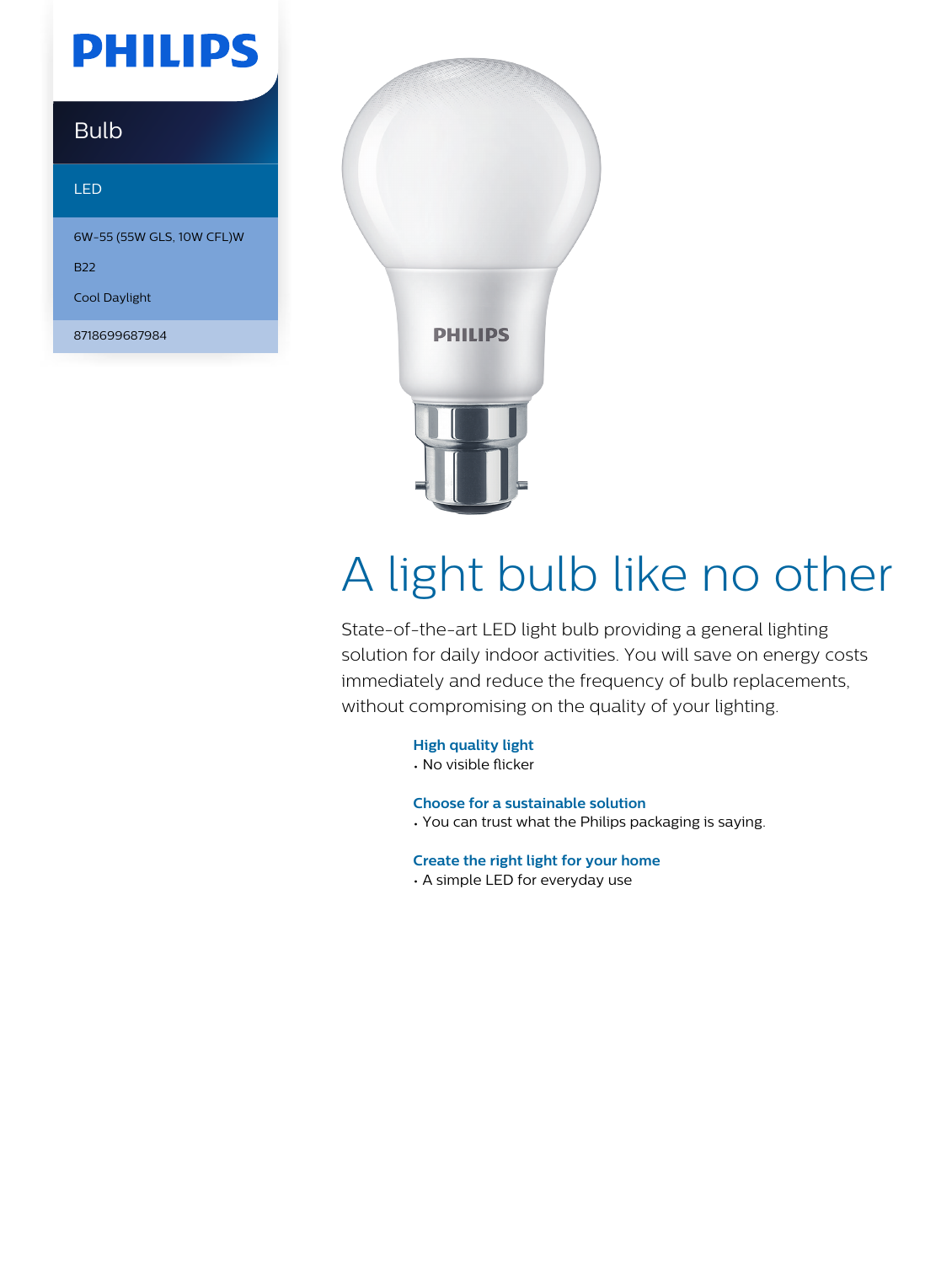### **Highlights**

#### **No visible flicker**

When your light flickers in quick succession it could be hard on the eyes, cause headaches, and even set off an attack for those with photosensitive epilepsy. It's both unpleasant and unnecessary. LEDs can flicker because of their rapid response to the driver current. However, because

Philips LEDs are designed so that variations in your driver current's output are minimized, they eliminate the factors that cause flicker. So, you won't see it, not even a hint.

#### **No UV or IR**

The beam of light is free of infra-red meaning no heat is radiated, and no ultra-violet light means that fabric and items under this light wonφηt fade.

#### **A Simple LED for Everyday Use**

The Philips everyday LED is the perfect bulb for your basic lighting needs. It provides the beautiful light and dependable performance you expect from Philips LED at an affordable price.

### Specifications

#### **Bulb characteristics**

- Dimmable: No
- Intended use: Indoor
- Lamp shape: Non directional bulb
- Socket: B22
- Technology: LED
- Type of glass: Frosted

#### **Bulb dimensions**

- Height: 11 cm
- Weight: 0.03 kg
- Width: 6 cm

#### **Durability**

- Average life (at 2.7 hrs/day): 15 year(s)
- Lumen maintenance factor: 70%
- Nominal lifetime: 15,000 hour(s)
- Number of switch cycles: 50,000

#### **Light characteristics**

- Beam angle: 200 degree(s)
- Color consistency: 6SDCM
- Color rendering index (CRI): 90
- Color temperature: 6500 K
- Light Color Category: Cool Daylight
- Nominal luminous flux: 580 lumen
- Starting time: <0.5 s
- Warm-up time to 60% light: Instant full light
- Color Code: 965 | CCT of 6500K

#### **Miscellaneous**

• EyeComfort: Yes

#### **Other characteristics**

- Lamp current: 55 mA
- $\cdot$  Efficacy: 96 lm/W

#### **Packaging information**

- EAN: 8718699687984
- EOC: 871869968798400
- Product title: LEDBulb 6W B22 965 230V 2PF/3 AU

#### **Power consumption**

- Power factor: 0.5
- Voltage: 220-240 V
- Wattage: 6 W
- Wattage equivalent: 55 W

#### **Product dimensions & weight**

• Length: 11 cm

#### **Rated values**

- Rated beam angle: 200 degree(s)
- Rated lifetime: 15,000 hour(s)
- Rated luminous flux: 580 lumen
- Rated power: 6 W

#### **Technical specifications**

• Frequency: 50-60 Hz